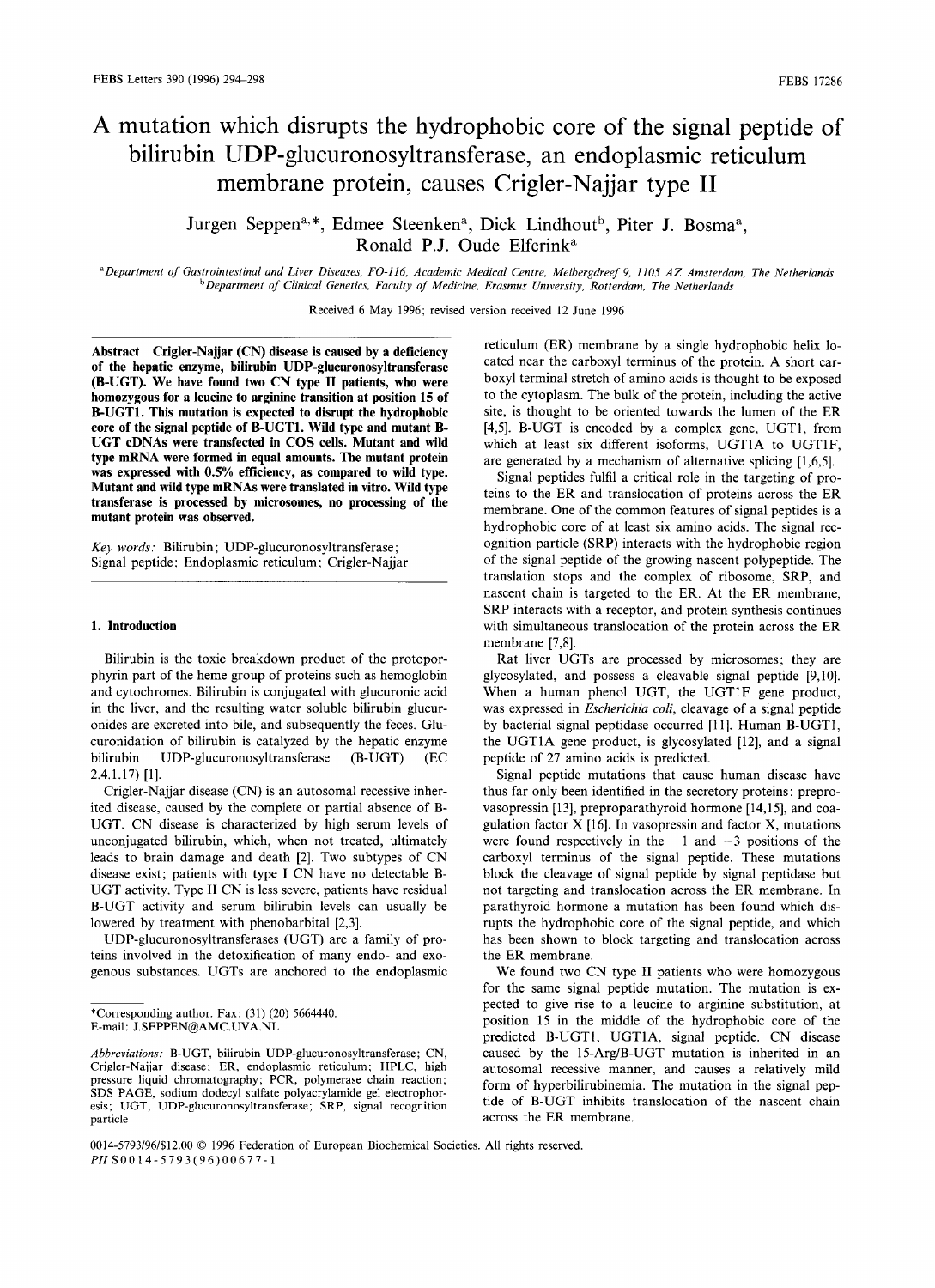### **2. Materials and methods**

#### *2.1. Chemicals*

Bilirubin and cell dissociation solution was from Sigma, St. Louis, MO, USA. nitroblue tetrazolium, 5-bromo,4-chloro,3-indolyl phosphate, goat anti-mouse immunoglobulins conjugated with alkaline phosphatase were from Biorad, Veenendaal, The Netherlands. Nitrocellulose membranes for Western blotting,  $0.45 \mu m$  pore size, were from Schleicher and Schuell, Dassel, Germany.

pSVK3 vector was from Pharmacia, Woerden, The Netherlands. Restriction enzymes, T7 capscribe kit, rabbit reticulocyte lysate in vitro translation kit, and dog pancreatic microsomes were from Boehringer, Mannheim, Germany. Tritiated leucine, specific activity 4.4~ 7.0 TBq/mmol, [32p]ATP, specific activity 110 TBq/mmol, Amplify, and Hybond-N+ membranes for Northern blotting were from Amersham, Amersham, UK. Random primer DNA labelling system was from Gibco BRL, Breda, The Netherlands.

All other chemicals were of analytical grade and were obtained from Merck, Darmstadt, Germany.

#### *2.2. Detection of mutations*

Chromosomal DNA from the parents of the CN patients was isolated from blood, and a 1220 bp fragment comprising part of exon 1 of B-UGT1 (UGT1A), and the promoter region, was amplified using PCR. Sequence of the primers:

#### 1CGTTTCATGAAGGTCTTGGAG

#### 2GGTCTATATACGACTCGTTC

The signal peptide mutation was initially detected by sequencing of both strands, as described [17]. The presence of the mutation was confirmed using the *MspI* restriction site polymorphism introduced by the mutation. When a *MspI* site is introduced by the mutation, restriction of the PCR fragment with *MspI* yields fragments of 300 and 920 bp.

#### *2.3. In vitro transcription and translation*

For the synthesis of mRNA, the cDNA encoding B-UGT1, UGT1A, was cloned in the pSVK3 vector. This vector has a SV40 promoter for eukaryotic expression and a T7 promoter for the generation of mRNAs. Site directed mutagenesis was performed as described previously [17,18].

B-UGT/pSVK3 was linearized with *HindlII,* which cuts in the cDNA 400 bp downstream of the termination codon, and capped mRNA was generated using the T7 capscribe kit from Boehringer, Mannheim. In vitro transcribed mRNAs were translated with reticulocyte membranes in the presence of tritiated leucine, according to the instructions supplied by the manufacturer.

SDS PAGE was performed according to standard techniques, as described [3]. The gels were fixed and soaked in Amplify for 20 min, to increase sensitivity. After drying, fluorograms were made by exposing Kodak Biomax MR film (Eastman Kodak, Rochester, NY, USA) for up to 2 weeks to the dried gels.

#### *2.4. Transient expression in COS-7 cells*

For the expression studies in COS-7 cells, the B-UGT cDNA was subcloned in the pCMV4 vector [19]. In this vector the expression is driven by the CMV promoter, in addition a translational enhancer is present. Expression levels with pCMV4 were consistently higher than with pSVK3 (results not shown). COS-7 cells were transfected using DEAE dextran as described previously [3]. COS-7 cell homogenates were subjected to SDS PAGE and Western blotting with a monoclohal antibody directed against human UGT1, as described [3]. B-UGT activity was measured using HPLC, as described [3]. Microsomes were prepared from COS-7 cells as described previously  $[3,12]$ .  $\beta$ -Galactosidase activity was determined in cell homogenates according to [20]. In all cases mock transfected or untransfected COS-7 cells were used as a control.

RNA was extracted from the COS-7 cells transfected with B-UGT by the method of Chomczinsky et al. [21]. RNAs were stored at  $-70^{\circ}$ C. The RNAs, 20 µg per lane, were separated on a 1.2% agarose gel containing 7% formaldehyde, and stained with ethidium bromide to determine intactness of the ribosomal RNA. The separated RNA was transferred to Hybond-N+ according to [20]. The blots were hybridized for 16 h with a [32P]ATP labelled 2100 bp B-UGT cDNA fragment, at 65°C in: 0.5 M sodium phosphate buffer, pH 7.5, 7% (w/v) SDS and 1 mM EDTA. Labelling of the eDNA probe with  $[32P]$ ATP was performed with a random primer DNA labelling kit from Gibco BRL. After the hybridization, the blots were washed with 0.2× SSC, 0.1% SDS at 65°C. Autoradiographs were made by exposing the blot to Kodak Biomax MR film for 4 h.

## **3. Results**

## *3.1. Patients*

Two unrelated CN type II patients, who were homozygous for the same mutation, were found. A clinical description of both patients was given in [22], where the patients were designated 8 (patient A), and 9 (patient B). This study was approved by the medical ethical committee of the hospital. In the first month of life, patients A and B had serum bilirubin concentrations of  $286 \pm 44$  and  $286 \pm 16$  respectively. Serum bilirubin of the patients currently is  $195 \pm 2 \mu M$ , patient A, and  $197 \pm 3$  µM, patient B. Both patients are treated with phenobarbital, and patient A also receives phototherapy. Treatment with phenobarbital reduced serum bilirubin by 49% and 71% respectively.

Bile of both patients was analyzed with HPLC to determine the presence of bilirubin conjugates [22]. Bile of patient A contained 49% bilirubin monoglucuronide and 10% bilirubin diglucuronide, bile of patient B contained 27% monoglucuronide and 14% diglucuronide. The percentage of unconjugated bilirubin was 41% in patient A, and 59% in patient B. In healthy subjects all bilirubin in bile is conjugated, and more than 70% of bilirubin is present as diglucuronides. The bile analysis of the patients indicates that low B-UGT activity is present in the liver of both patients.

Both patients had a T to G transition at nucleotide 44 of the B-UGT1 gene; this mutation causes a leucine to arginine transition at amino acid 15. In Fig. 1 the nucleotide and amino acid sequences of the postulated signal peptides of wild type B-UGT and 15-Arg/B-UGT are shown. The amino acids comprising the hydrophobic core are underlined. The arginine introduces a positive charge in the hydrophobic core of the mutant signal peptide.

A 1220 bp fragment of the 5' region of the B-UGT1 coding sequence was amplified with PCR, from genomic DNA of the patients' parents. Because the mutation introduces an *MspI*  site at position 300 of the PCR fragment, the presence of the mutation could easily be confirmed. Both pairs of parents were heterozygous for the mutation. Since the parents did not have elevated serum bilirubin concentrations, and bile of the parents contained normal amounts of bilirubin glucuronides [22], we concluded that the CN disease caused by the 15- Arg/B-UGT mutation is inherited in a recessive manner.

# *3.2. Expression of wild type and 15-Arg/B-UGT in COS-7 cells*

Expression of 15-Arg/B-UGT in COS-7 cells resulted in low but significant levels of B-UGT activity. Western blotting was performed with the monoclonal antibody WP1 [23], which recognizes human B-UGT. In homogenates of COS-7 cells transfeeted with wild type B-UGT (lane marked wt), a 51 kDa protein is detected, in homogenates of COS-7 cells transfected with 15-Arg/B-UGT (lane marked mut), no B-UGT could be detected (Fig. 2A). B-UGT assays of homogenates of COS-7 cells transfected with 15-Arg/B-UGT consistently showed a low amount of enzyme activity. To establish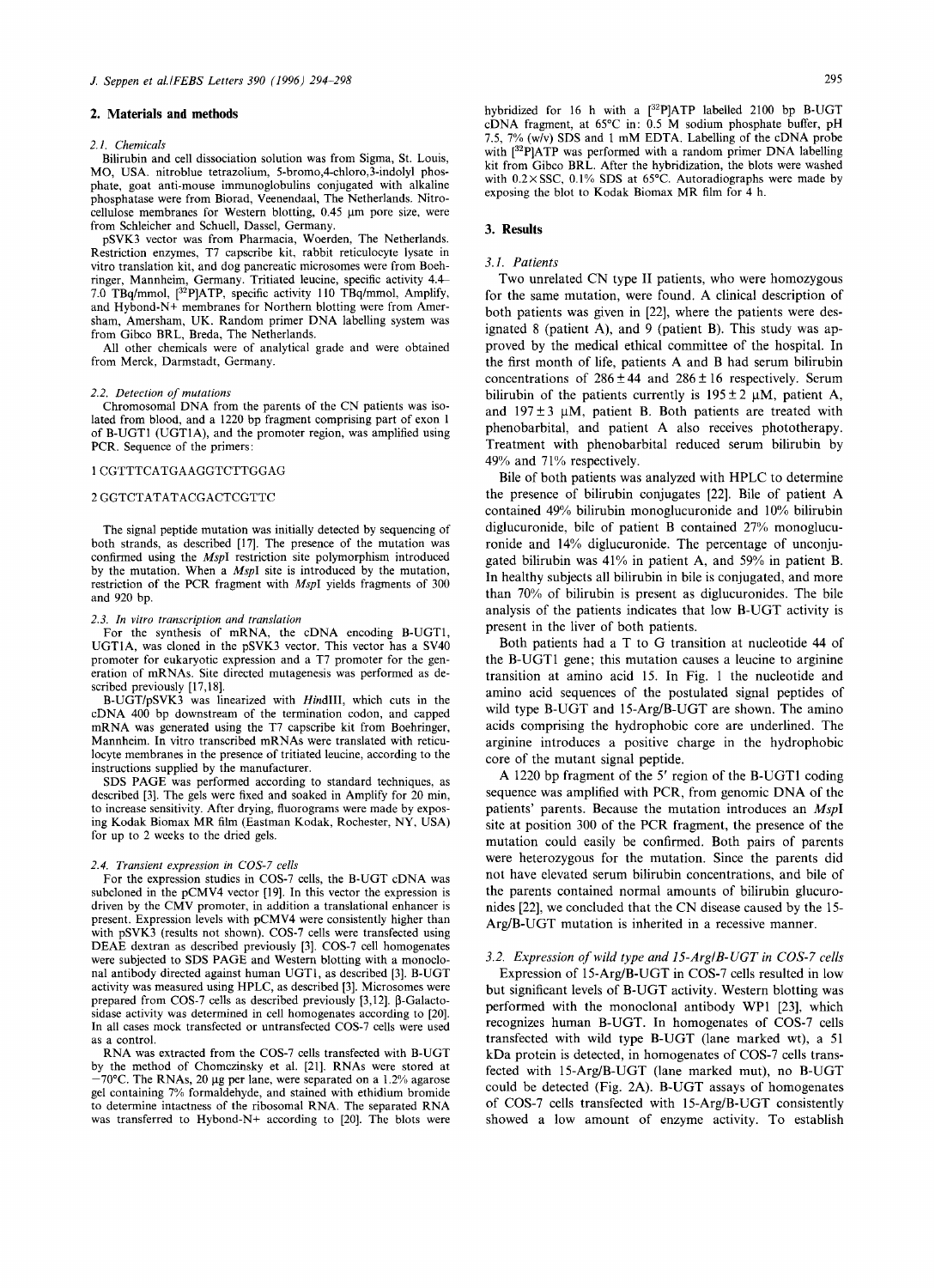**\$ \$** 

**1, Start pre B-UGT 27, end signal peptide** 

# **Wild type B-UGT**

**Met Ala Val Glu Ser Gin Gly Gly Arg Pro Leu Val Leu GIv Leu Leu Leu Cvs Val Leu GIv Pro Val Val Sar His Ala** 

**atg gct gtg gag tcc cag ggc gga cgc cca ctt gtc ctg ggc c g ctg ctg tgt gtg ctg ggc cca gtg gtg tcc cat gct** 

**g** 

**t** 

# **Met Ala Val Glu Ser Gin Gly Gly Arg Pro Leu Val Leu GIv Arg Leu Leu Cvs Val Leu GIv Pro Val Val Ser His Ala**

# **Mutant B-UGT**

Fig. 1. Nucleotide and amino acid sequence of the predicted signal peptide regions of wild type and 15-Arg/B-UGT. The residues comprising the hydrophobic core of the signal peptide are underlined.

whether the mutant enzyme was membrane bound, we prepared microsomes from the transduced COS-7 cells. The B-UGT activity was present in the microsomal fraction of the COS-7 cells transfected with wild type and 15-Arg/B-UGT (results not shown). This indicates that the mutant enzyme is present in its normal subcellular localization. In enzyme assays with homogenates from COS-7 cells transfected with wild type B-UGT  $15 \pm 1\%$  monoglucuronide and  $1.6 \pm 0.7\%$ diglucuronide were formed. In incubations with 15-Arg/B-UGT, only bilirubin monoglucuronides were formed. To determine the precise amount of residual expression of the 15- Arg/B-UGT protein we performed co-expression studies. Normal or mutant B-UGT cDNAs were expressed in COS-7 cells together with a plasmid containing the *Escherichia coli*  $\beta$ -galactosidase gene.  $\beta$ -Galactosidase and B-UGT activity were measured in COS-7 cell homogenates, and the expression level of B-UGT was corrected for the expression of  $\beta$ -galactosidase. Values were obtained from two independent experiments. Activity of the 15-Arg/B-UGT was  $0.5\%$ , with a range of 0.4--0.6%, of the activity of wild type enzyme.

To determine whether the reduced expression of 15-Arg/B-UGT was due to a defect at the transcriptional or translational level, we performed Northern blot analysis of RNA isolated from COS-7 cells transfected with normal or mutant B-UGT (Fig. 2B). B-UGT mRNA was detected using a 2.1 kb probe complementary to B-UGT cDNA. Comparable amounts of B-UGT messenger RNAs were detected in cells transfected with wild type B-UGT, and 15-Arg/B-UGT (lanes marked wt and mut respectively). The defect in the patients with the 15-Arg/B-UGT mutation is therefore not caused by a pretranslational mechanism affecting mRNA levels.

# *3.3. In vitro transcription and translation of wild type and 15-Arg/B-UGT*

Wild type and mutant mRNA were generated by in vitro transcription of pSVK3 vectors which contained the mutant or wild type B-UGT cDNAs. The integrity of the in vitro transcribed mRNAs was confirmed by agarose gel electrophoresis. The mRNAs were translated into the corresponding polypeptides by in vitro translation with rabbit reticulocyte lysates and tritiated leucine. In the absence of microsomes, wild type and mutant B-UGT were translated with the same efficiency, and yielded proteins with identical molecular weights (lanes marked wt and mut respectively). When dog pancreatic microsomes were added to the in vitro translation

mixture, the wild type protein was processed and multiple protein bands were detected (lane marked wt mut). One band of lower molecular weight was observed which could reflect the precursor from which the signal peptide has been cleaved off. The bands of higher molecular weight probably represent intermediate glycosylation products. In vitro translations with the mutant protein showed no processing (lane marked mut mic), and a reduced incorporation of label was consistently seen (Fig. 3). However, if 0.5% of the mutant protein was processed by microsomes, this would probably be below the detection limit of our autoradiograms. The translation products were dependent on the addition of RNA (in the lane marked  $-$ ), no RNA was added to the translation mixture. When control  $\beta$ -globin mRNA was added to the translation mixture (lane marked +), a protein with the expected molecular mass of 16.5 kDa was generated.

# **4. Discussion**

We have shown that a leucine to arginine transition at amino acid 15, in the middle of the hydrophobic core of the signal peptide of B-UGT, results in a strongly reduced expression of the mutant protein. By expression of wild type and mutant B-UGT eDNA in COS-7 cells, we were able to show that the mutant protein is expressed at a level of 0.5%, compared to that of wild type B-UGT. While transcription of both cDNAs in COS-7 ceils was equal, in vitro translation of wild type and mutant mRNAs revealed that the mutant mRNA is not processed by microsomes. The reduced expression of the 15-Arg/B-UGT in the patient is therefore caused by a reduced translation of the mutant mRNA, or by impaired targeting of the mutant protein to the ER, followed by degradation of the mutant protein. In vitro translation of the mutant mRNA, in the absence of microsomes, was normal, but strongly reduced in the presence of microsomes. This suggests that the decreased expression of the mutant protein is caused by an impaired interaction of the mutant protein with the ER translocation machinery. Indirect evidence suggests that the mutant protein is present in the ER; B-UGT activity in COS-7 cells transfected with mutant and wild type B-UGT was recovered in the microsomal fraction. These data correlate with the observations made in the patients. The CN patients homozygous for the 15-Arg/B-UGT mutation had the relatively benign CN type II phenotype. Since bile from the patients contained bilirubin glucuronides, some hepatic **B-**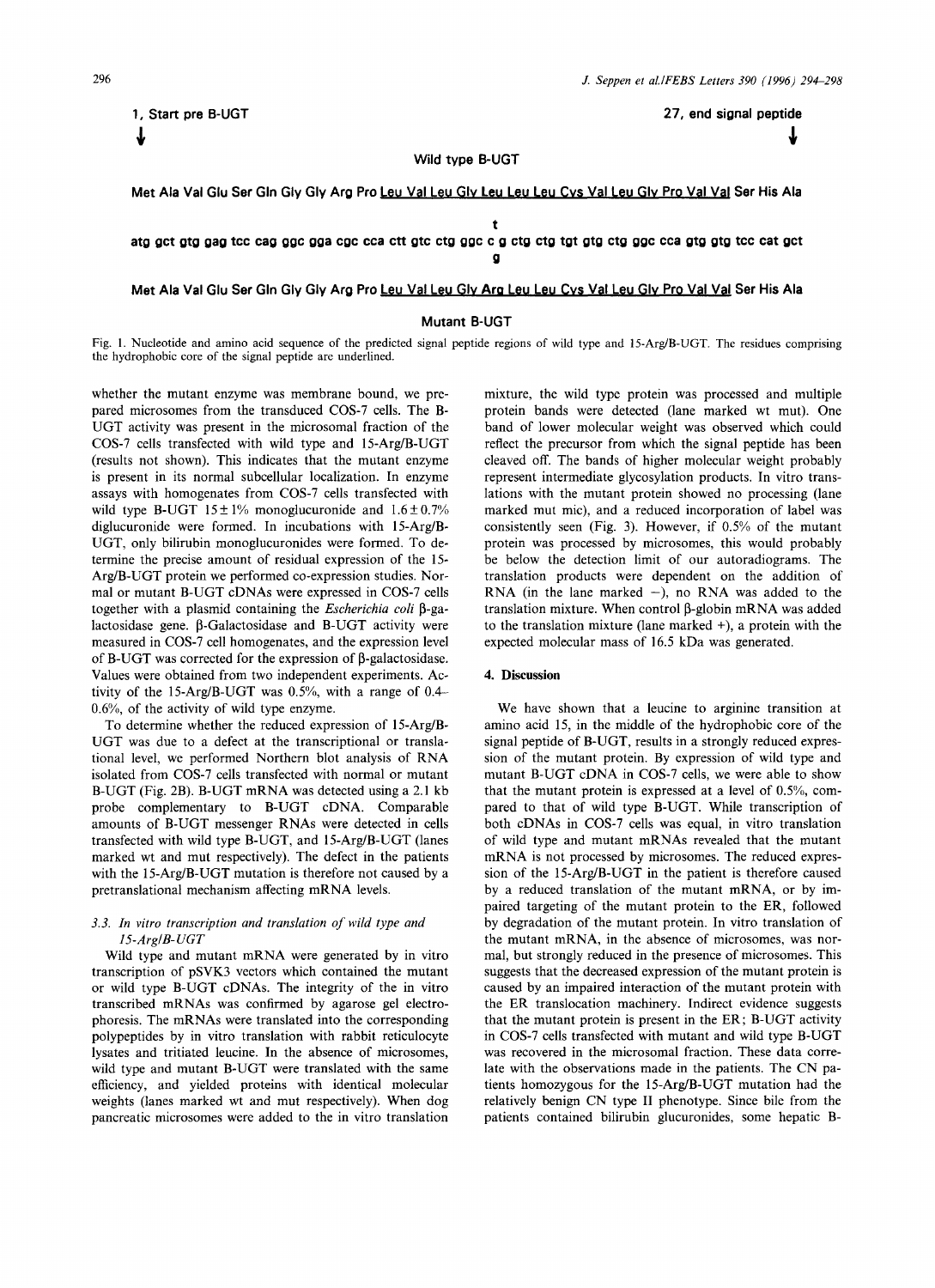

Fig. 2. Western and Northern blots of COS-7 ceils transfected with wild type and 15-arg/B-UGT. COS-7 cells were transfected with wild type and 15-Arg/B-UGT, and processed for Western and Northern blotting as described in Section 2. A monoclonal antibody against human UGT was used to detect B-UGT on the Western blot. For detection on the Northern blot a probe comprising the complete B-UGT cDNA, labelled with [32P]ATP, was used. COS-7 cell protein and RNA were isolated from parallel transfections. In the Western blot, 50 µg protein was applied to each lane. In the Northern blot, 20 µg total RNA was applied to each lane: mut, COS-7 transfected with 15-Arg/B-UGT; wt, COS-7 transfected with wild type B-UGT; con, COS-7 mock transfected. Only COS-7 cells transfected with wild type B-UGT show immunoreactivity. Wild type and 15-Arg/B-UGT DNA are transcribed with equal efficiency in COS-7 cells.

**\*-18S** 

2.1 kb  $\rightarrow$ 

UGT expression was present. The observation that the patients can form bilirubin glucuronides is another indication that the residual B-UGT expressed in these patients is present in its normal subcellular localization.

We have previously described a CN type II patient with 4.4% residual activity, who had serum bilirubin levels between 85  $\mu$ M and 194  $\mu$ M in the first year of his life. [3]. The patients from this study both had serum bilirubin concentrations of 286  $\mu$ M in the first year of their lives. In the patients described in this study, B-UGT expression is therefore probably less than 4.4%, which agrees with the 0.5% residual activity we measured in COS-7 cells.

Three naturally occurring mammalian signal peptide mutations have been described to date. These mutations were found in the secretory proteins, vasopressin, factor X, and parathyroid hormone [13-16]. The signal peptide mutation described in preparathyroid hormone was similar to the 15- Arg/B-UGT mutation, a disruption of the hydrophobic core of the signal peptide. Both in vitro translation and expression of the mutant parathyroid hormone in COS-7 cells showed that the introduction of a single arginine in the hydrophobic core of the signal peptide did not completely inhibit processing. Only when an additional arginine was introduced in the hydrophobic core, processing was abolished completely [15]. In B-UGT, the introduction of a single arginine in the hydrophobic core of the signal peptide already strongly inhibits processing of the mutant protein. This discrepancy could be due to positional effects of the introduction of a positive charge, or to the different nature of the proteins. Besides the fact that parathyroid hormone is a secretory protein and B-UGT a membrane protein, the other obvious difference between parathyroid hormone and B-UGT is the size. Parathyroid hormone has 109 amino acids, and B-UGT is comprised of 533 amino acids. It has been shown that small proteins can be imported cotranslationally into the ER via an SRP/ribosome independent pathway [24]. The relatively high import of the mutant parathyroid hormone as compared to the import of 15-Arg/B-UGT could be due to the fact that the mutant parathyroid hormone can take the SRP/ribosome independent pathway whereas 15-Arg/B-UGT, because of its large size, cannot take this pathway.



Fig. 3. In vitro translation of wild type and 15-Arg/B-UGT mRNA, in the presence and absence of microsomes. Wild type and mutant capped B-UGT mRNAs were translated and analyzed with SDS PAGE and autoradiography, as described in Section 2.  $-$ , no RNA;  $+$ , control  $\beta$ -globin mRNA; wt, wild type B-UGT mRNA; mut, 15-Arg/B-UGT mRNA; wt mic, wild type B-UGT mRNA, dog pancreatic microsomes; mut mic, 15-Arg/B-UGT mRNA, dog pancreatic microsomes. Translation of wild type and mutant B-UGT mRNA, in the absence of microsomes, yields proteins with identical molecular weights. Only wild type B-UGT is processed by dog pancreatic microsomes.